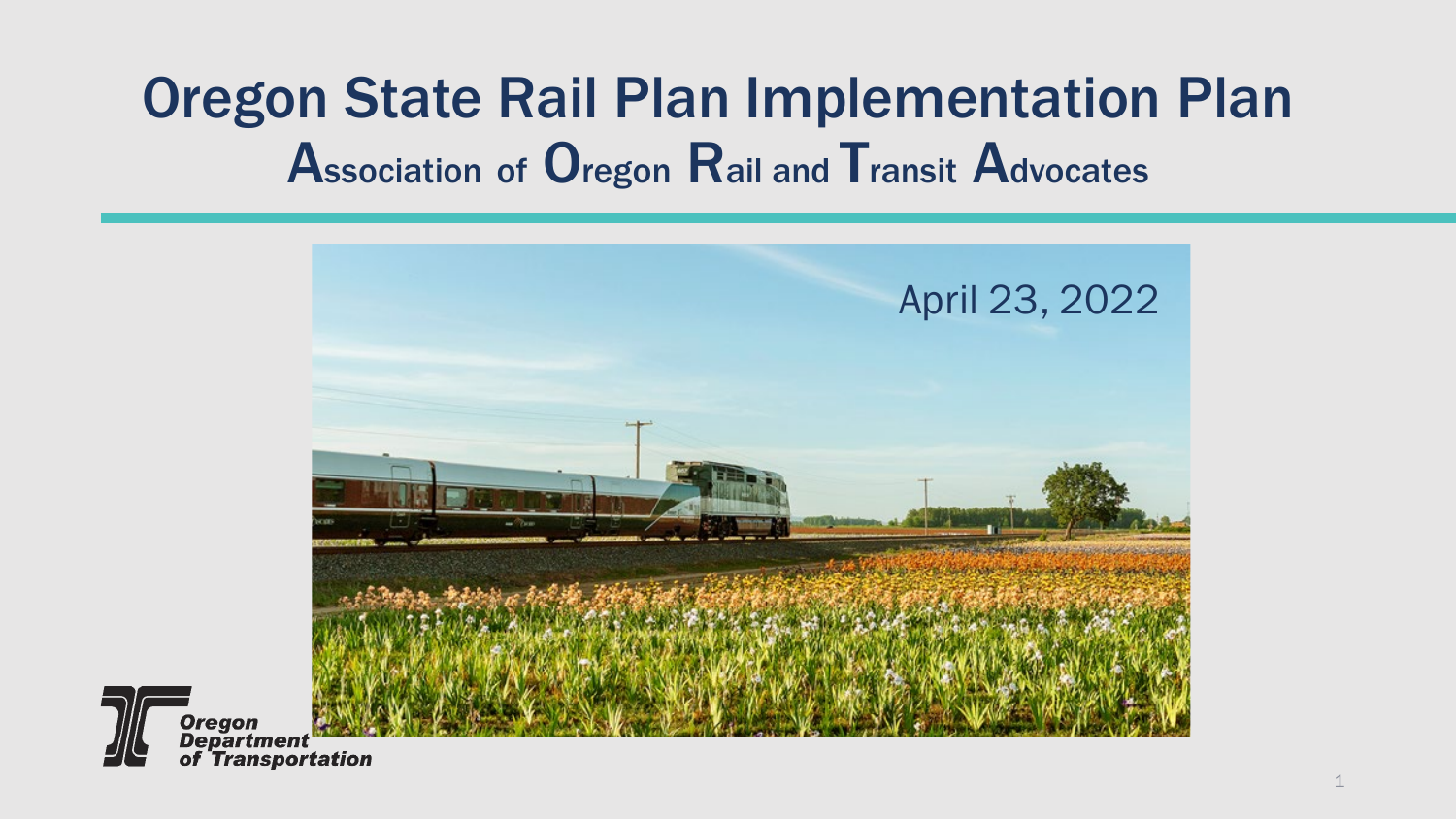#### Transportation Planning in Oregon



• Oregon's State Rail Plan is a subset of the overall Oregon Transportation Plan



• Oregon's State Rail Plan is federally required to be updated every four years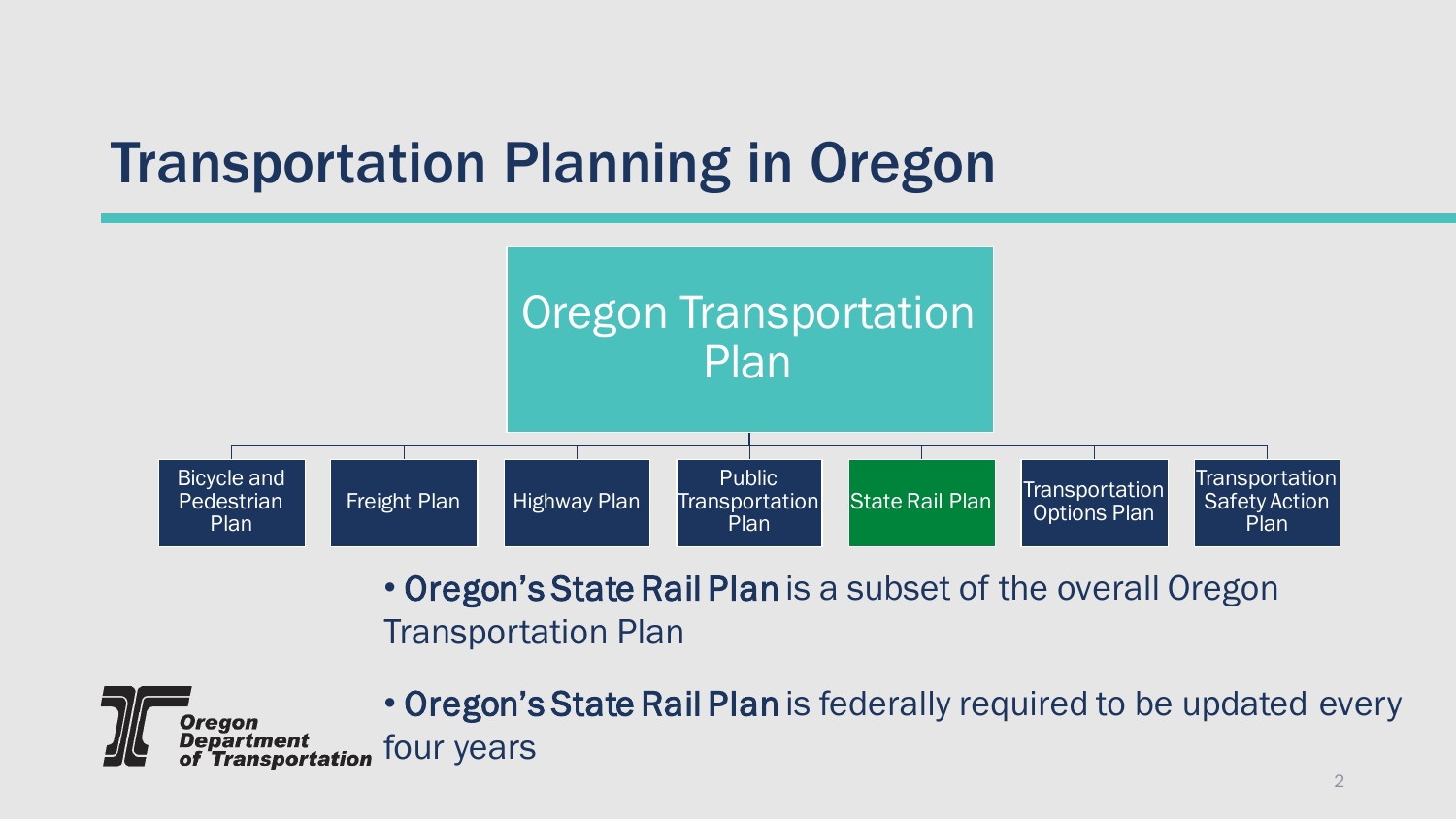#### Current Oregon Passenger Rail Priorities





- Service recovery planning
- Model potential improvements to UP line for expanded frequencies
- Prioritize passenger rail infrastructure investments
- Oversee UP's delivery of the Oregon City Siding capital improvement project
- Next generation equipment procurement
- 3 Pursue state and federal funds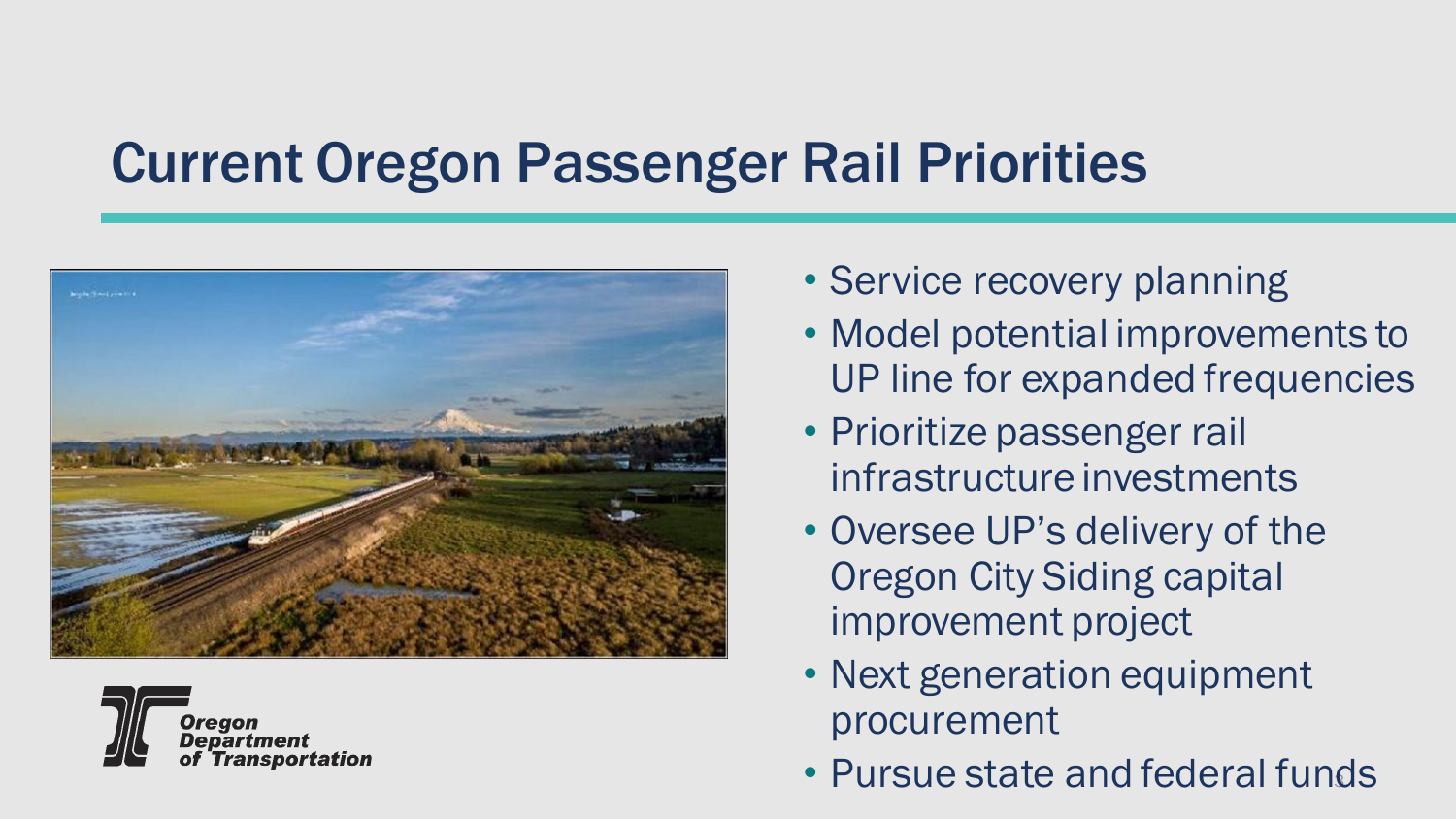# Infrastructure Investment and Jobs Act (IIJA)

- Significant opportunities for discretionary grants that would improve Amtrak Cascades service
- Focus on "shovel-worthy" projects

• Matching funds are an issue



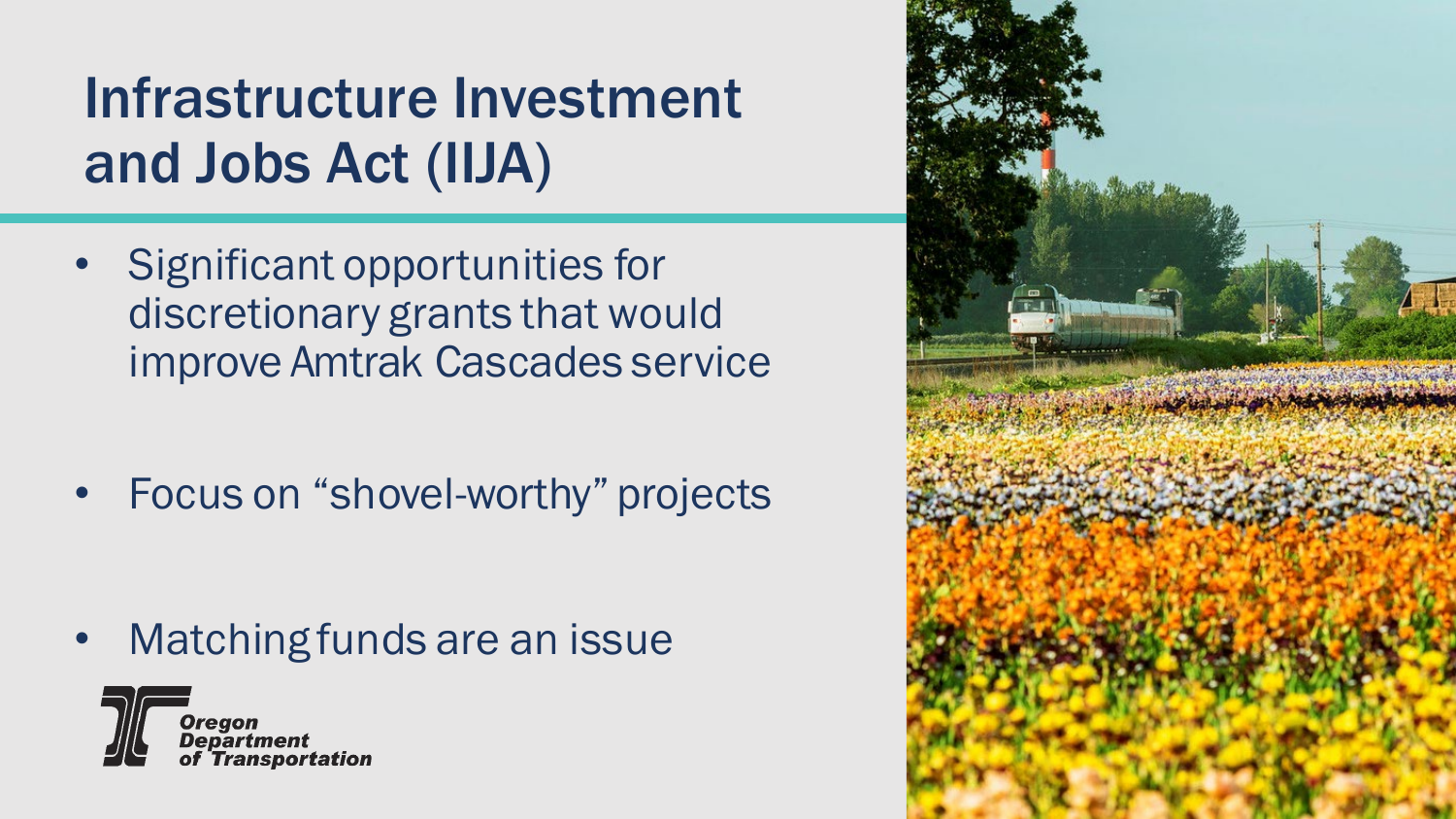# Intercity Passenger and Freight Rail Appropriations (\$66B)

#### **522 billion for grants to Amtrak**

- \$6 billion for Amtrak's Northeast Corridor
- \$16 billion for Amtrak's National Network grant, including
	- \$250 million takedown for FRA Restoration and Enhancement operating grants
- **536 billion for new FRA Federal-State Partnership for Intercity Passenger Rail grants** 
	- Not more than \$24 billion for NEC projects
	- At least \$12 billion for non-NEC capital projects (to expand or establish new intercity passenger rail service, including high-speed service; to achieve / maintain a state of good repair; or to improve performance)



- \$8 billion for freight-focused and safety grant programs
	- \$5 billion for Consolidated Rail Infrastructure and Safety Improvements (CRISI) grants
	- \$3 billion for new Railroad Crossing Elimination grant program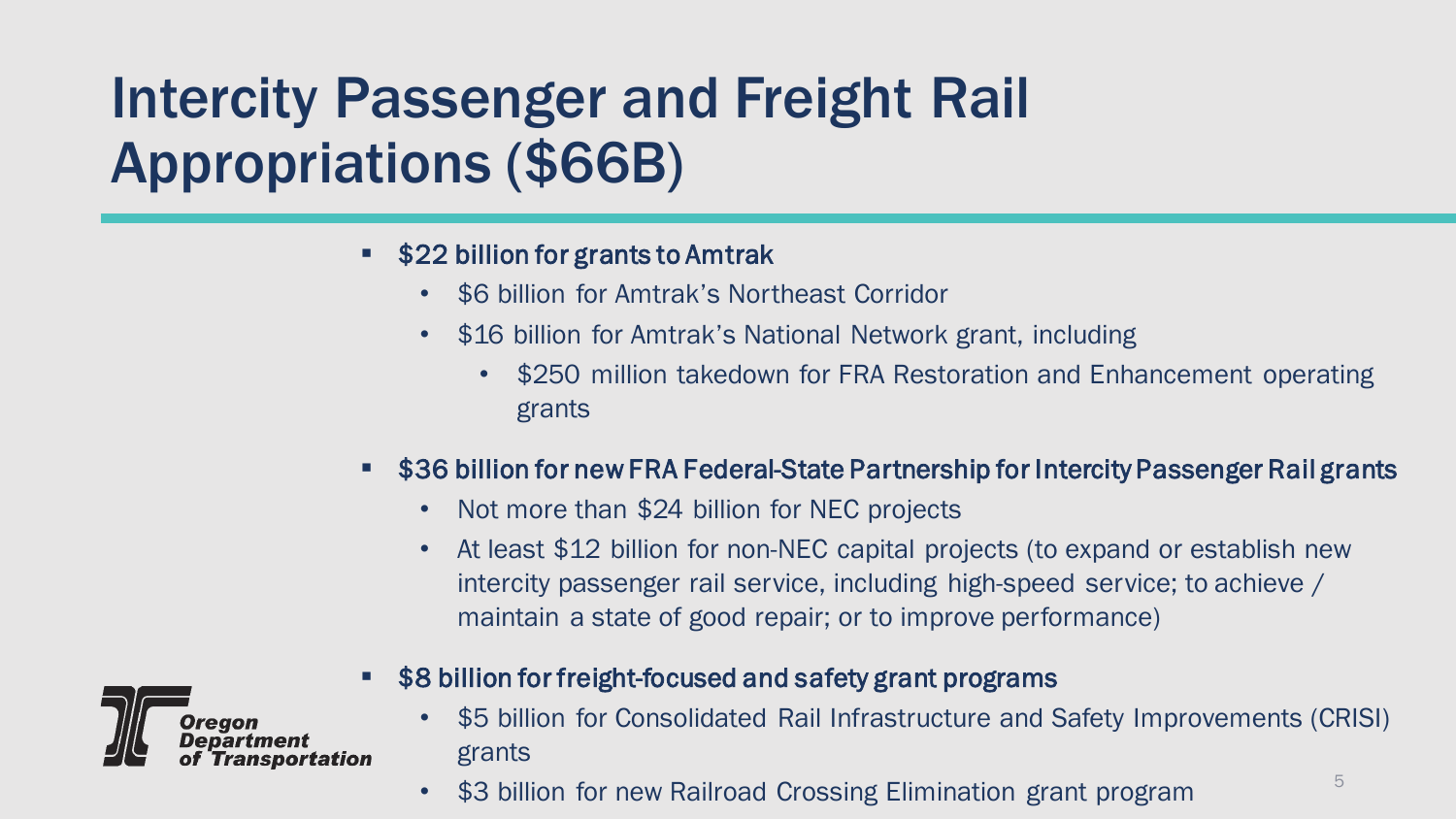# Looking Forward - Plans for a modern, multimodal transportation system in Oregon





• OTC/ODOT Strategic Action Plan



•Oregon State Rail Plan Implementation Plan

• Oregon Cascades Corridor Investment Plan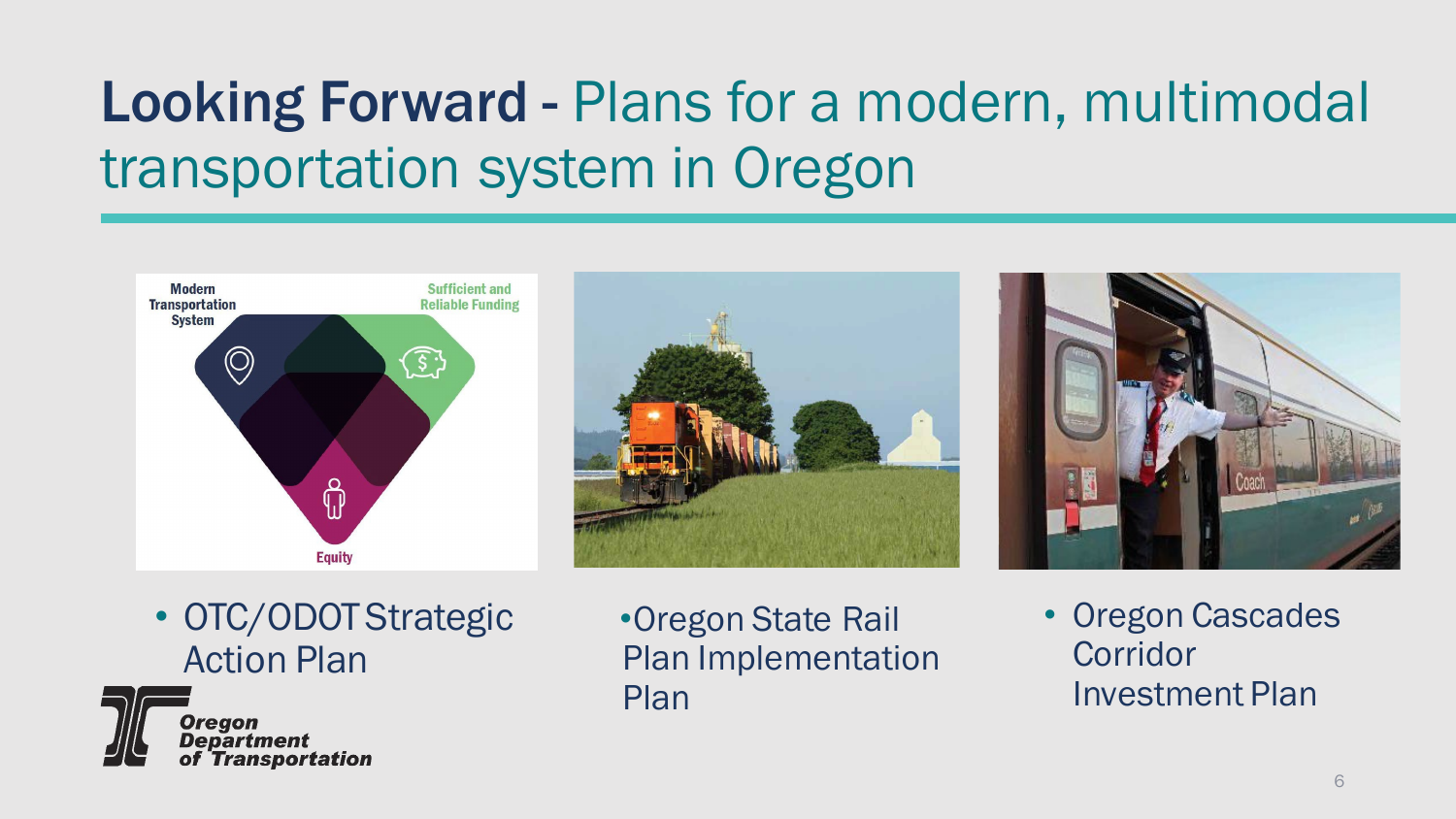# Rail in Oregon



#### • Network physically

- Oregon's rail infrastructure consists of 2,344 route miles
- 88% is privately owned (12% publicly owned)

#### • Network operationally

- 47.4% operated by Class I railroads
- 50.1% operated by 24 short line railroads
- 2.5% operated by non-federally designated common carriers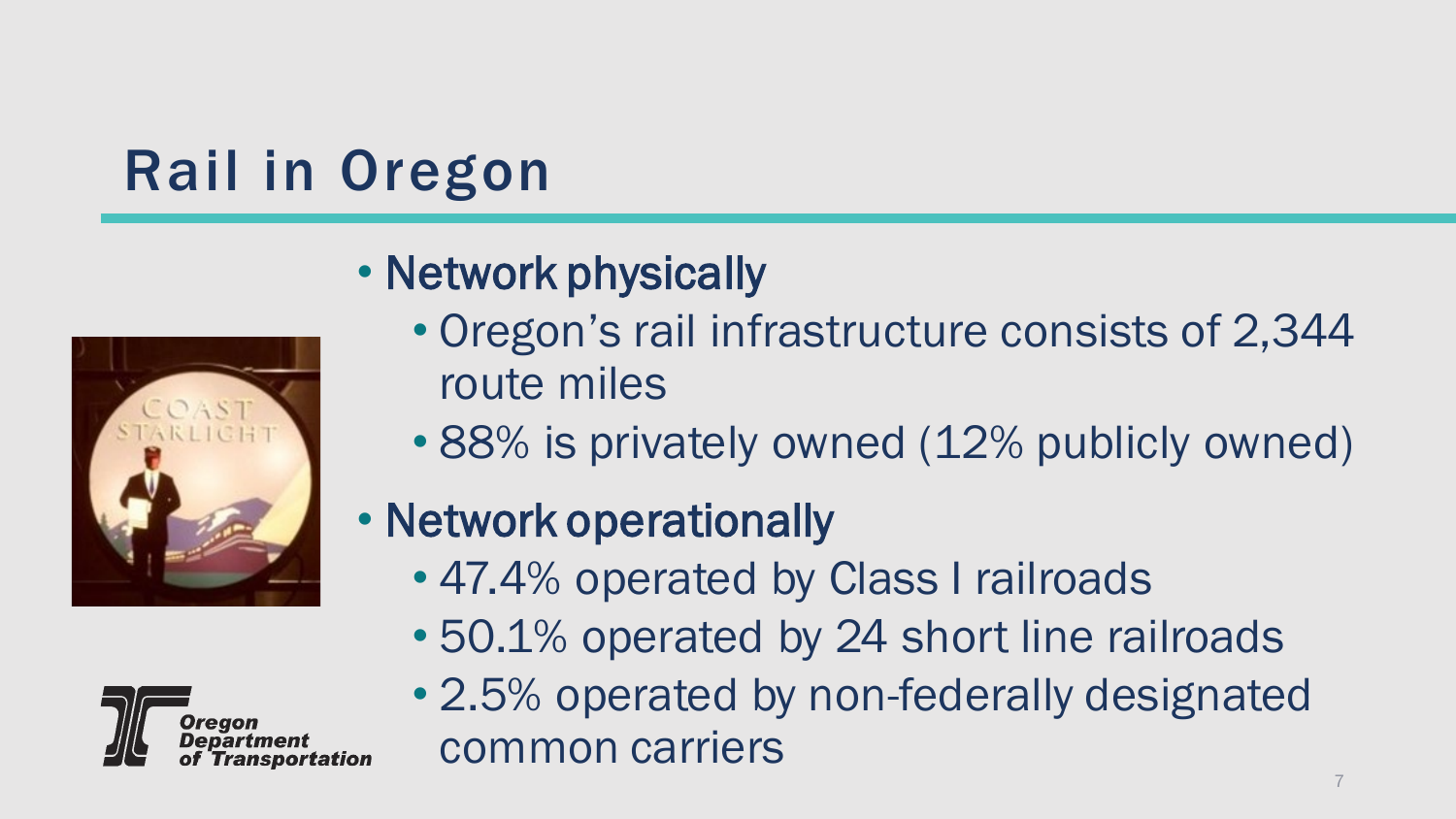#### State Rail Plan Implementation Plan Purpose

- Identify and assess needs of the State's rail system
- Streamline and standardize tracking and funding prioritization of rail projects
- Support transparency and accountability thorough documentation of decisionmaking

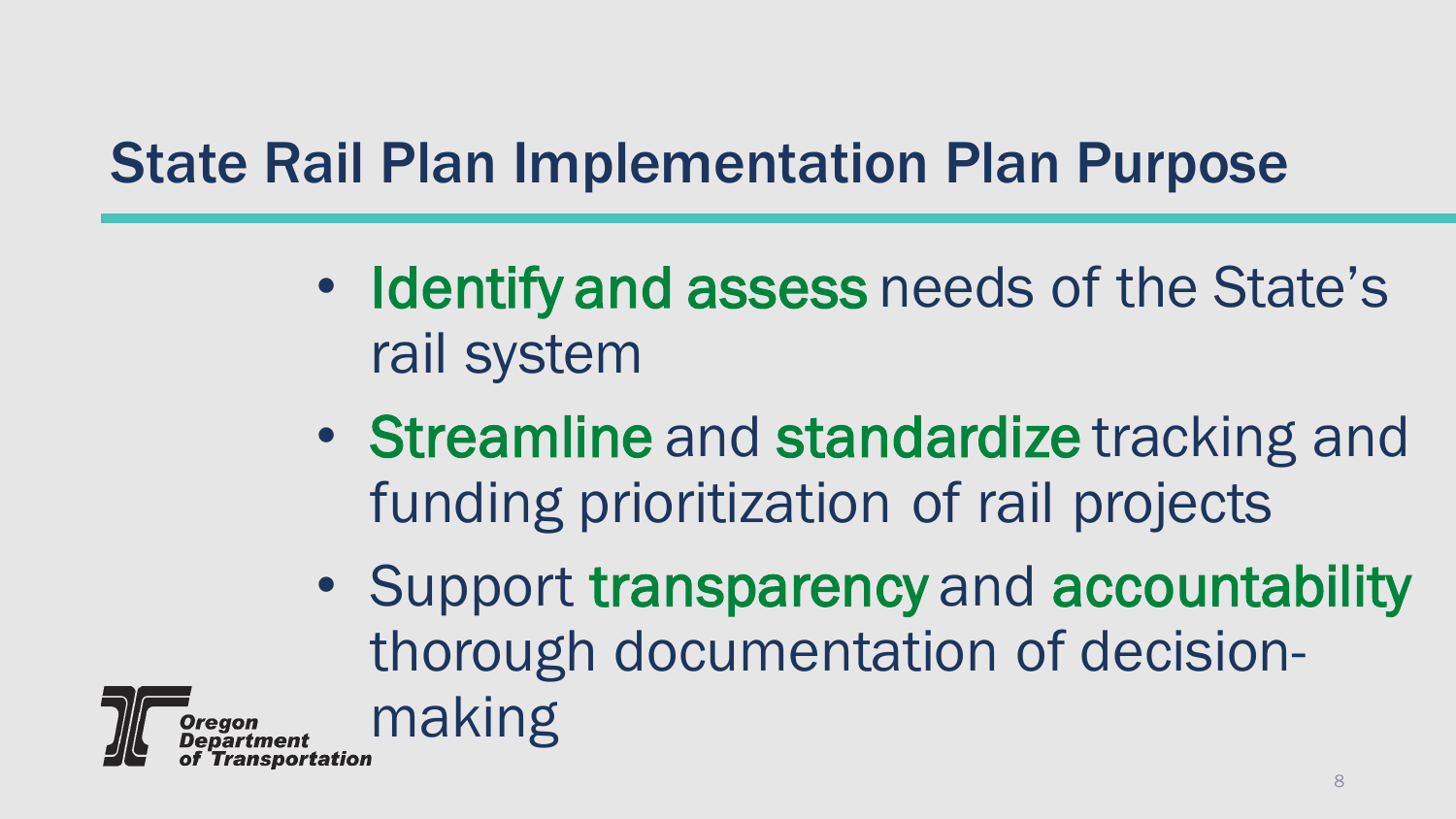#### Rail Needs Inventory (RNI)

Goal

A dynamic compilation of Oregon rail system needs



- Database of potential/conceptual rail projects inventoried by the State of Oregon
- Includes basic project information (project type, ownership, and estimated cost)
- Includes 22 Evaluation Criteria organized into 6 Factors
- Allows for classification, filtering, and graphical display
- Allows ODOT to prioritize rail projects that meet goals of specific grant opportunities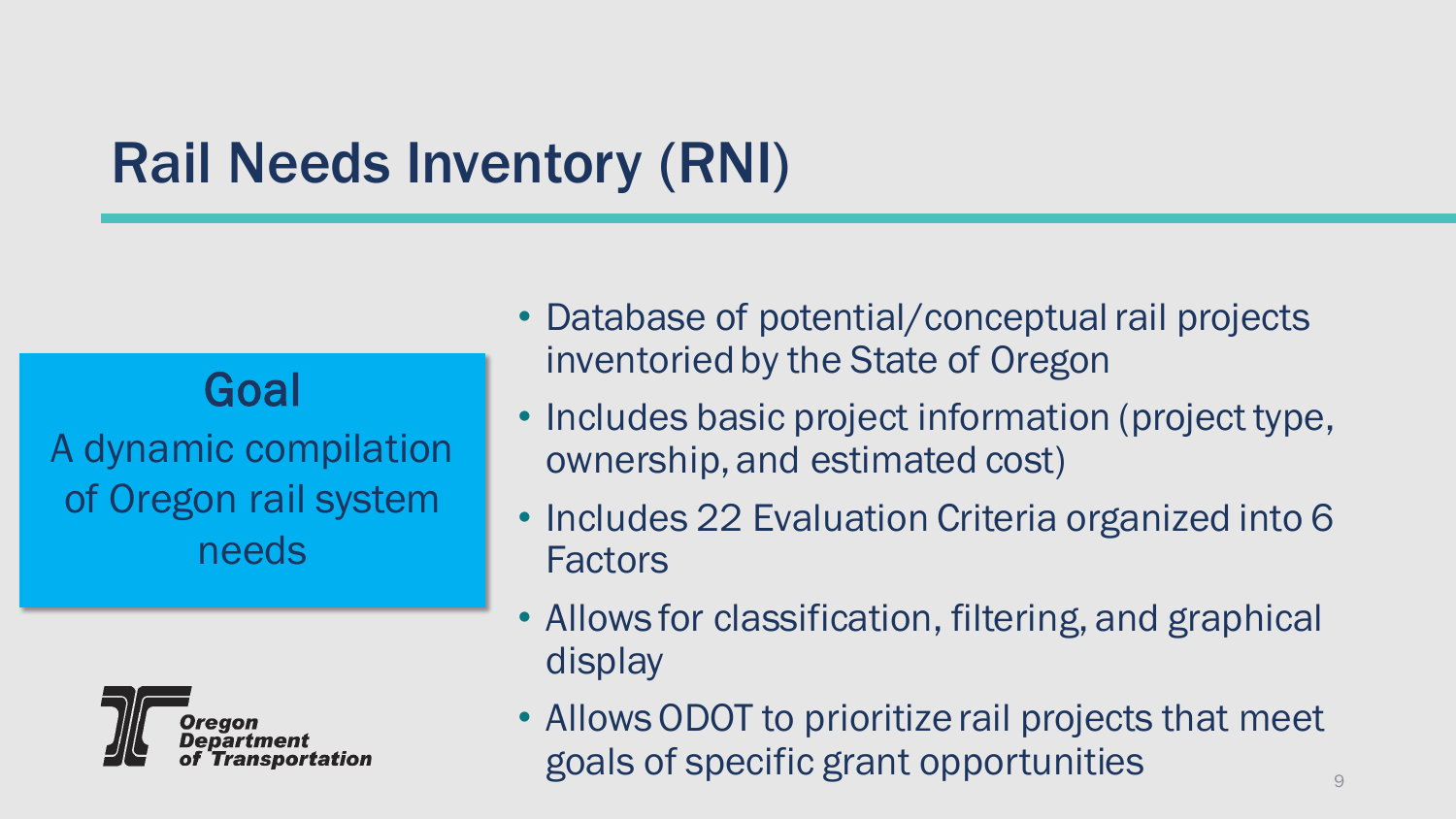#### Rail Needs Inventory (RNI) - Sources





- Oregon State Rail Plan (OSRP)
- Connect Oregon multimodal state funding program
- Oregon Passenger Rail Service Development Plan
- •Information from rail industry partners
- · General ODOT staff knowledge,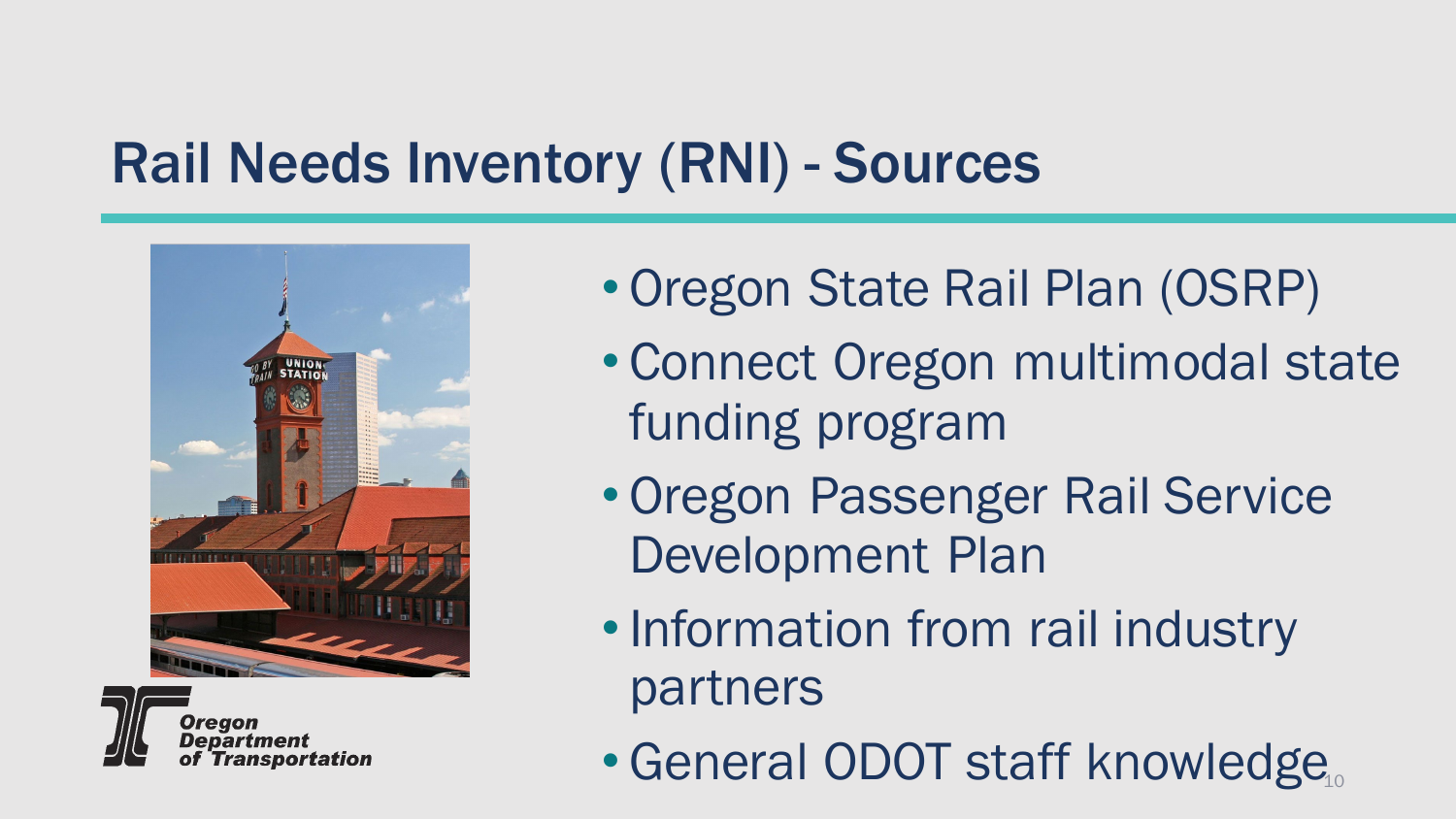### Rail Needs Inventory (RNI) - Factors and Evaluation Criteria

#### Goal Evaluate projects using consistent criteria



- A combination of Factors and Evaluation Criteria were developed that assign performance values to each project
- Define rail projects in terms of **potential benefits** commonly evaluated in federal and state funding analysis
- Vetted through Technical Advisory and RAC Working Group Committee
- Values feed Rail Needs Inventory (RNI)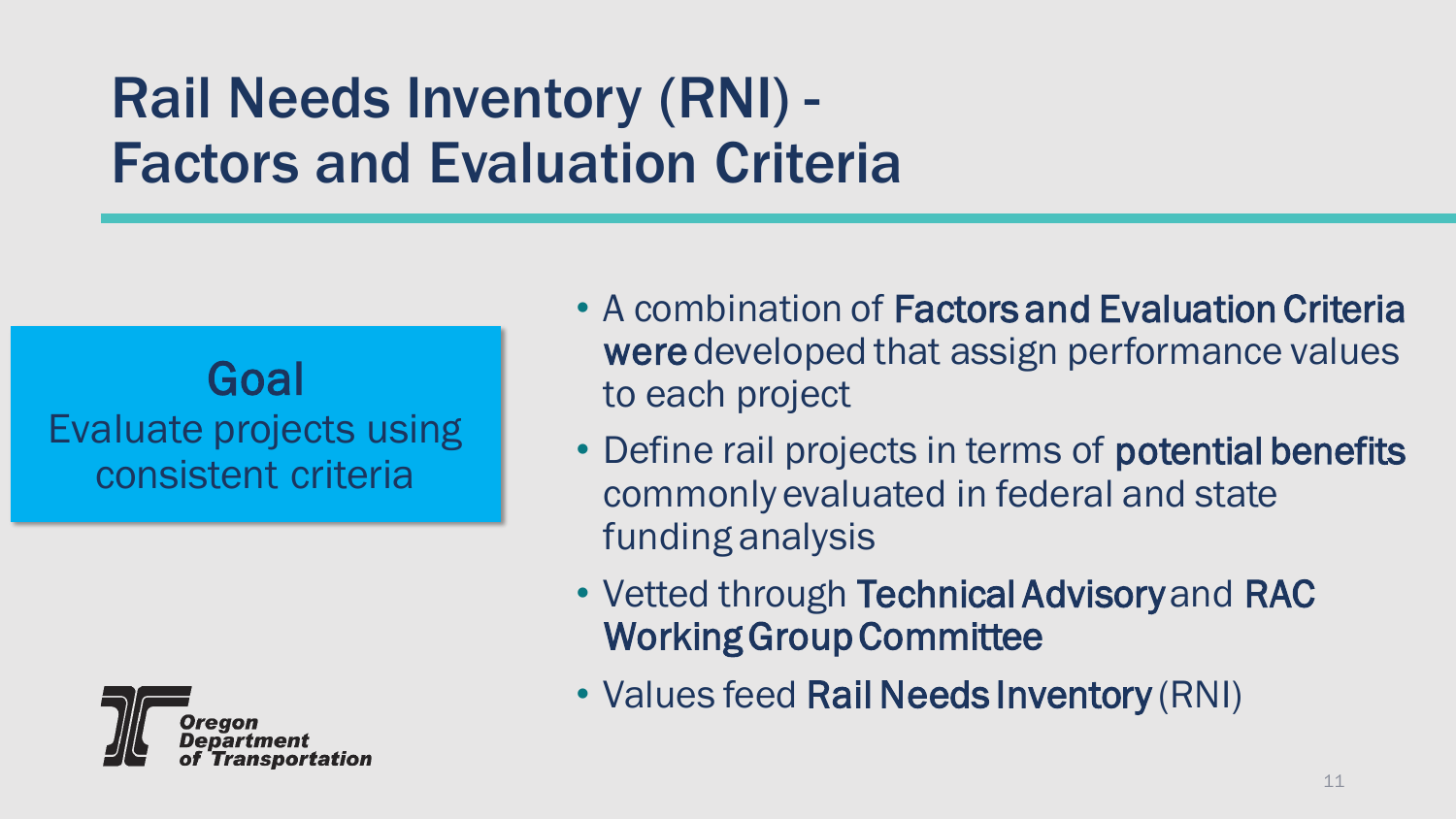#### Rail Needs Inventory (RNI) - **Factors and Evaluation Criteria (continued)**





• Six Factors:

- Mobility
- Economic
- Environment
- Safety
- Readiness
- Equity

• Factors are consistent with common federal funding eligibility criteria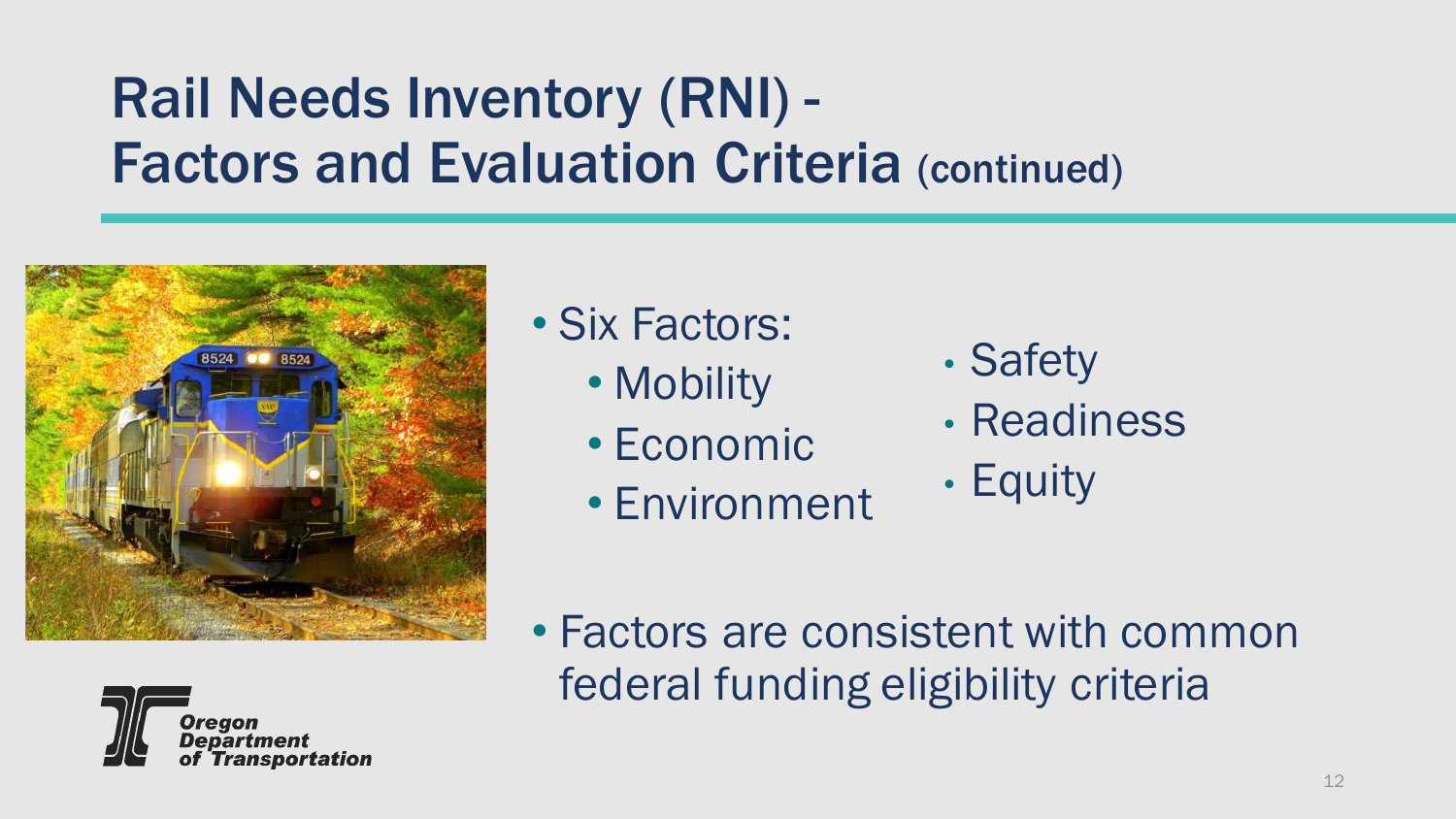# Rail Needs Inventory (RNI) - Factors and Evaluation Criteria (continued)

- Each Factor has corresponding Evaluation Criteria which contribute to its overall score of 0 to 4
	- 0 score = Major negative change expected
	- 4 score = Major positive change expected
- Each Factor can be dynamically "weighted" depending on focus of grant criteria

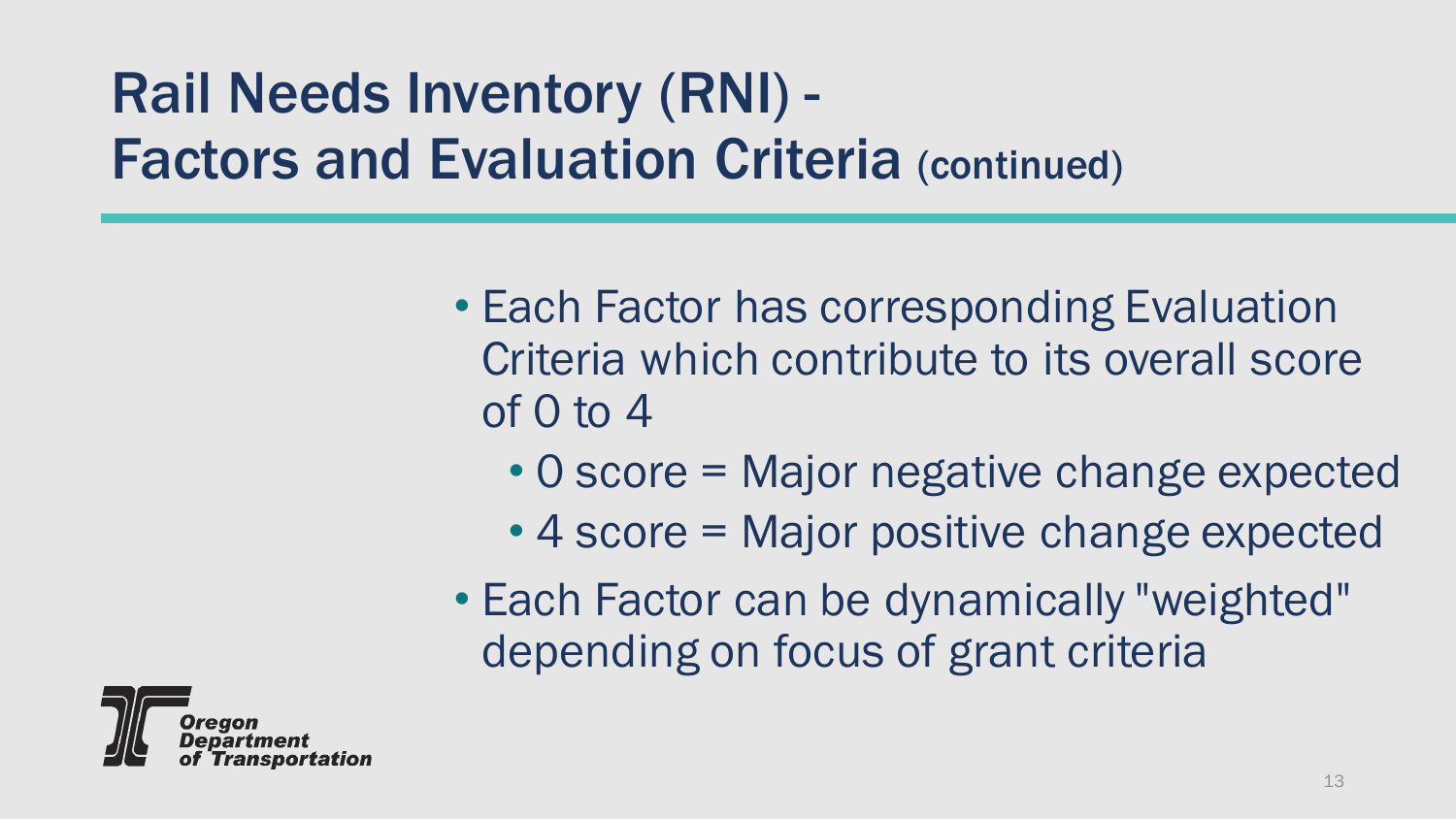#### Rail Needs Inventory (RNI) - Factors and Dynamic Weighting





- Some grant and funding programs may emphasize a particular Factor (Safety, Economic, Mobility, etc.)
- These Factors can be weighted to identify projects with a higher chance of being selected
- to support the project prioritization • The Rail Needs Inventory can filter the weighting and project characteristics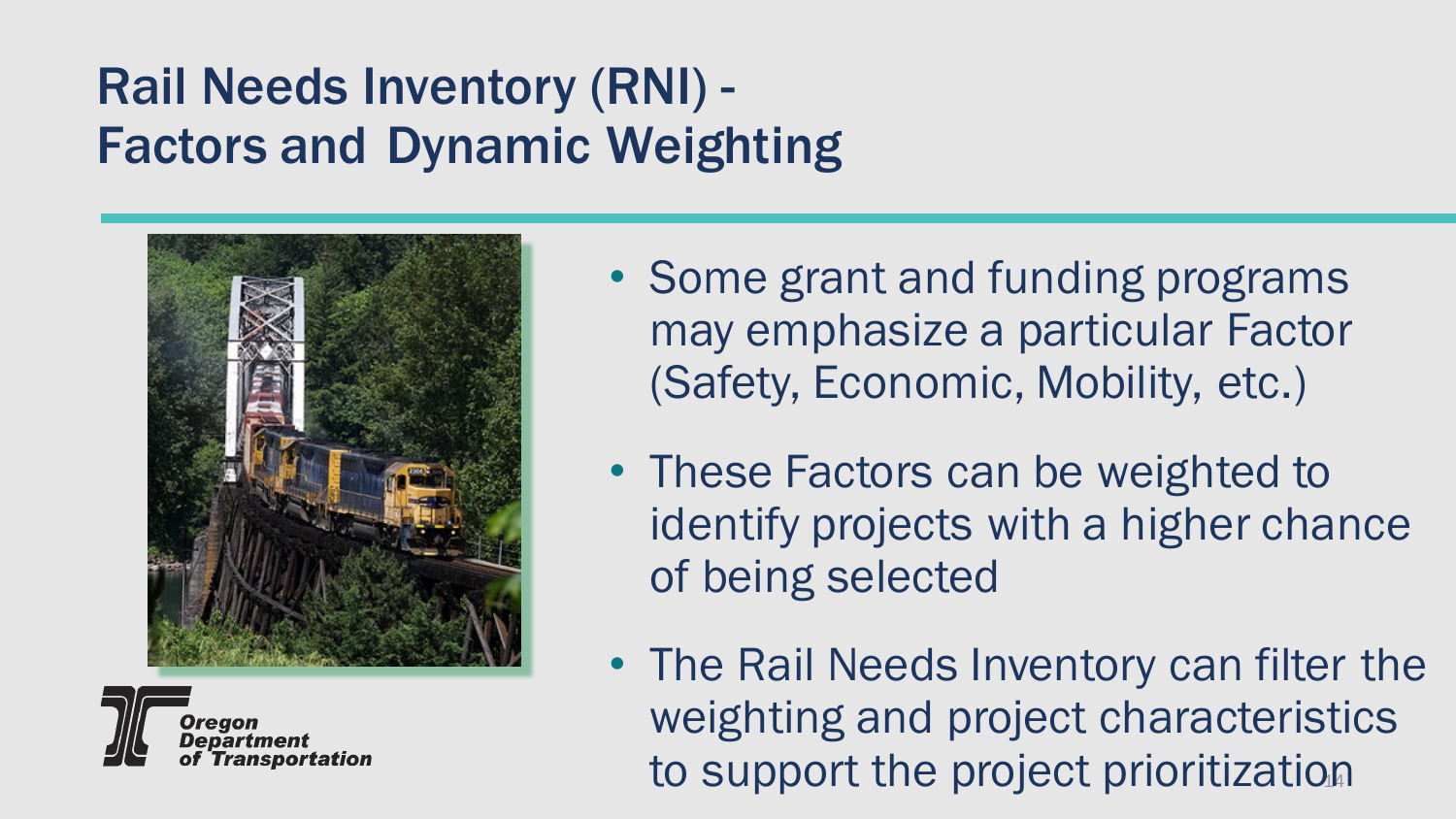#### Implementation Plan Timeline

1. Draft Evaluation Criteria and Rail Needs Inventory November 2021 2. First RAC Workgroup and TAC Workshops November 2021 3. Develop prioritization method to evaluate projects January 2022 4. Second RAC Workgroup and TAC Workshops February 2022 5. RAC reviewed Evaluation Criteria and Rail Needs Inventory March 2022 6. Stakeholder and public comment on criteria and RNI April/May 2022 7. Draft Implementation Plan Report May 2022 8. RAC reviews final Implementation Plan Report June 2022